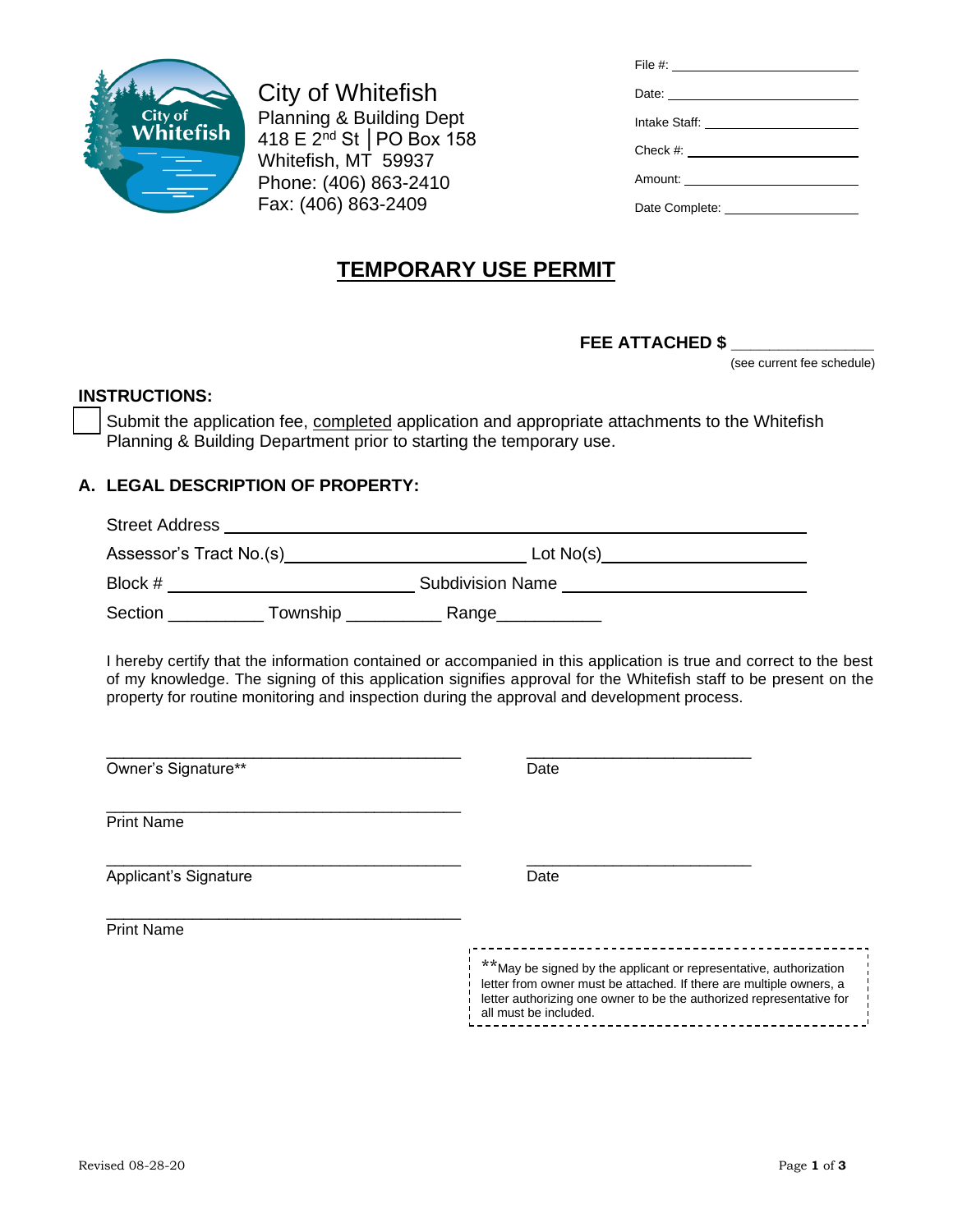## **B.**  $\angle$

|                                                                                                                                                                                               | <b>B. APPLICATION CONTENTS:</b>                                                                                                                                                                                                                                                                                                                                                                                                                                                       |                                      |  |  |  |  |
|-----------------------------------------------------------------------------------------------------------------------------------------------------------------------------------------------|---------------------------------------------------------------------------------------------------------------------------------------------------------------------------------------------------------------------------------------------------------------------------------------------------------------------------------------------------------------------------------------------------------------------------------------------------------------------------------------|--------------------------------------|--|--|--|--|
|                                                                                                                                                                                               | <b>Attached</b><br>ALL ITEMS MUST BE INCLUDED - INCOMPLETE APPLICATIONS WILL NOT BE ACCEPTED                                                                                                                                                                                                                                                                                                                                                                                          |                                      |  |  |  |  |
|                                                                                                                                                                                               | Temporary Use Permit Application with Applicable Fee                                                                                                                                                                                                                                                                                                                                                                                                                                  |                                      |  |  |  |  |
| Letter from property owner giving permission to set up on the property for the length<br>of time indicated, as well as proof that restroom facilities can be provided nearby for<br>employees |                                                                                                                                                                                                                                                                                                                                                                                                                                                                                       |                                      |  |  |  |  |
|                                                                                                                                                                                               | Site Plan showing:<br>Location of sales facility with setbacks<br>$\bullet$<br>Customer queuing<br>$\bullet$<br>Parking locations, layout and traffic circulation<br>$\bullet$<br>Number of signs and dimensions<br>$\bullet$<br>(a separate temporary sign permit is not required)                                                                                                                                                                                                   |                                      |  |  |  |  |
| Copy of the city business license application, if conducting business within the city<br>limits                                                                                               |                                                                                                                                                                                                                                                                                                                                                                                                                                                                                       |                                      |  |  |  |  |
|                                                                                                                                                                                               | Fire Marshal approval for firework stand                                                                                                                                                                                                                                                                                                                                                                                                                                              |                                      |  |  |  |  |
|                                                                                                                                                                                               | <b>C. PROJECT INFORMATION:</b><br>Zoning District: <u>Contract Contract Contract Contract Contract Contract Contract Contract Contract Contract Contract Contract Contract Contract Contract Contract Contract Contract Contract Contract Contract Contract Contra</u><br>Length of Time Requested: $\vert$   1-7 days<br>$\vert$ 30 days $\vert$   6 months $\vert$<br>Renewal<br>Type of Use:   FIREWORKS STAND  <br>NURSERY/PRODUCE STAND<br><b>CHRISTMAS TREE SALES</b><br>OTHER: |                                      |  |  |  |  |
|                                                                                                                                                                                               |                                                                                                                                                                                                                                                                                                                                                                                                                                                                                       |                                      |  |  |  |  |
|                                                                                                                                                                                               | C. OWNER/APPLICANT INFORMATION:                                                                                                                                                                                                                                                                                                                                                                                                                                                       |                                      |  |  |  |  |
|                                                                                                                                                                                               | <b>OWNER(S) OF RECORD:</b>                                                                                                                                                                                                                                                                                                                                                                                                                                                            |                                      |  |  |  |  |
| Name:<br>Phone: 2000                                                                                                                                                                          |                                                                                                                                                                                                                                                                                                                                                                                                                                                                                       |                                      |  |  |  |  |
|                                                                                                                                                                                               | Mailing Address: National Address: National Address: National Address: National Address: National Address: National Address: National Address: National Address: National Address: National Address: National Address: Nationa                                                                                                                                                                                                                                                        |                                      |  |  |  |  |
|                                                                                                                                                                                               | City, State, Zip: 2008. Experience of the State of Table 2008. The State of the State of Table 2008.                                                                                                                                                                                                                                                                                                                                                                                  |                                      |  |  |  |  |
|                                                                                                                                                                                               |                                                                                                                                                                                                                                                                                                                                                                                                                                                                                       |                                      |  |  |  |  |
|                                                                                                                                                                                               |                                                                                                                                                                                                                                                                                                                                                                                                                                                                                       | APPLICANT (if different than above): |  |  |  |  |

|                                                                                         | Phone: ________________ |  |  |  |
|-----------------------------------------------------------------------------------------|-------------------------|--|--|--|
|                                                                                         |                         |  |  |  |
| City, State, Zip: 2008. Experience of the State of Table 2008. The State of Table 2008. |                         |  |  |  |
|                                                                                         |                         |  |  |  |
| NON-PROFIT: YES NO                                                                      |                         |  |  |  |